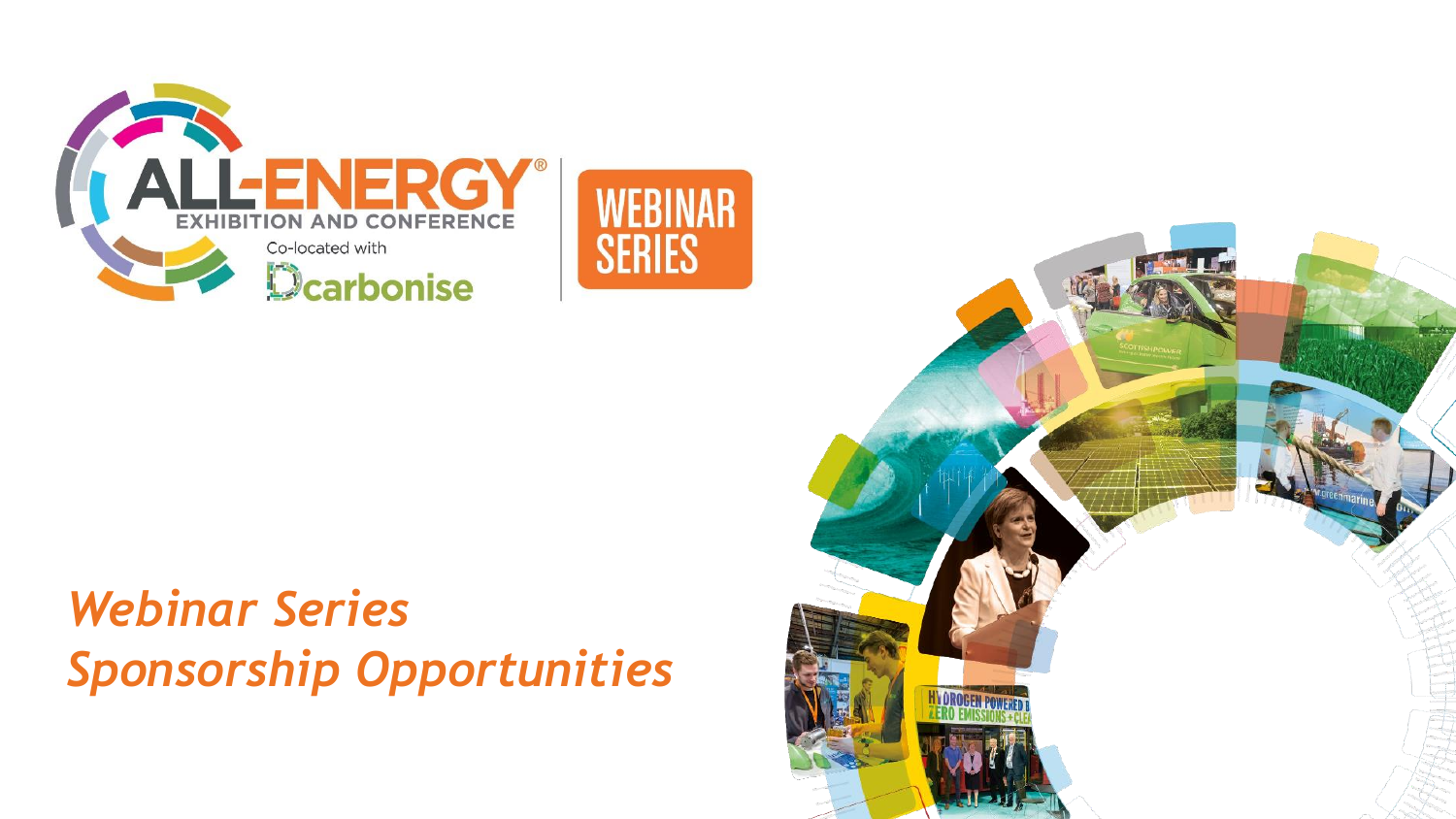### THE ALL-ENERGY & DCARBONISE WEBINAR SERIES

We created the All-Energy and Dcarbonise webinar series with one thing in mind: Supporting the renewables and low carbon community. We want to help you promote the path towards net zero and energy transition. Whether that is through showcasing a solution, improving brand awareness or establishing yourself as a thought leader, our webinar series is the perfect fit.

We launched with four webinars on what would have been the date of the live show, on 13 and 14 May 2020, and quickly found the level of support and participation to be outstanding! Capitalising on that success, we now host monthly webinars on the hottest low carbon and renewables topics, including offshore and onshore wind, hydrogen, inclusive transition, community and local energy, solar energy and more. Since May, we have hosted 26 webinars, enjoying 15,650+ registrations, 16,960+ live and on-demand views, 415+ audience questions and 6,180+ subscribers on our BrightTALK webinar channel.



*Webinar series partners & sponsors include:*



Orsted

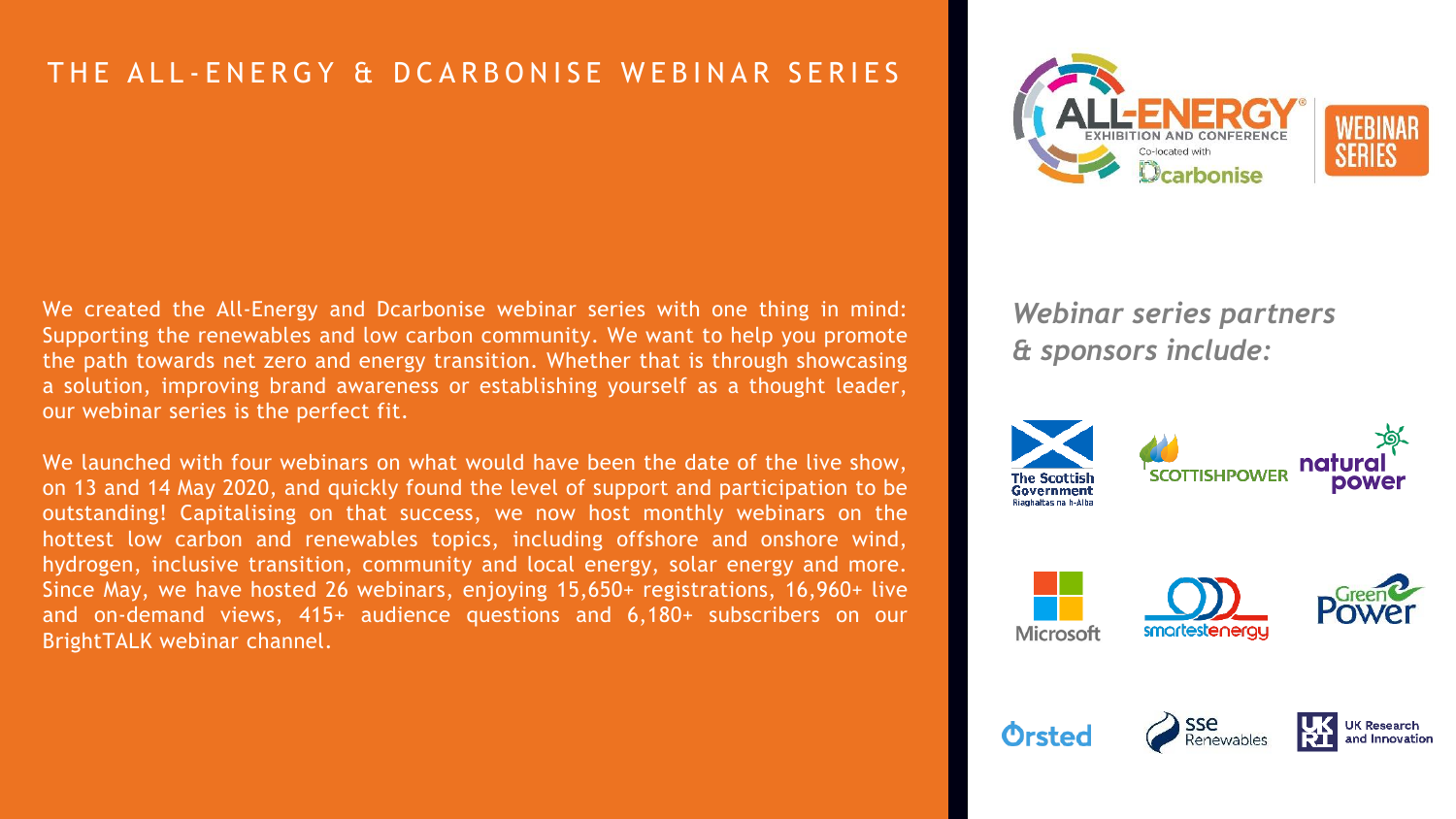### BENEFITS OF SPONSORSHIP PACKAGES



#### **Position your brand as a thought leader to the industry**

Want to position your organisation as the thought leader for/ solution provider to a specific sector, or 'pan-industry'? Showcase your expertise to our audience, differentiate your brand from the competition and establish your organisation as a thought leader in their eyes.



#### **Brand exposure**

Want to highlight a campaign you are launching? Get noticed by your target audience and receive maximum exposure with our digital and promotional opportunities.

#### **Acquire new leads**

High quality leads are waiting to find a solution like the ones you have to offer.



**Reach target audience from all over the world** Want to ensure the industry takes notice of a White Paper or key report you are publishing? Engage with thousands of industry professionals through our online platform

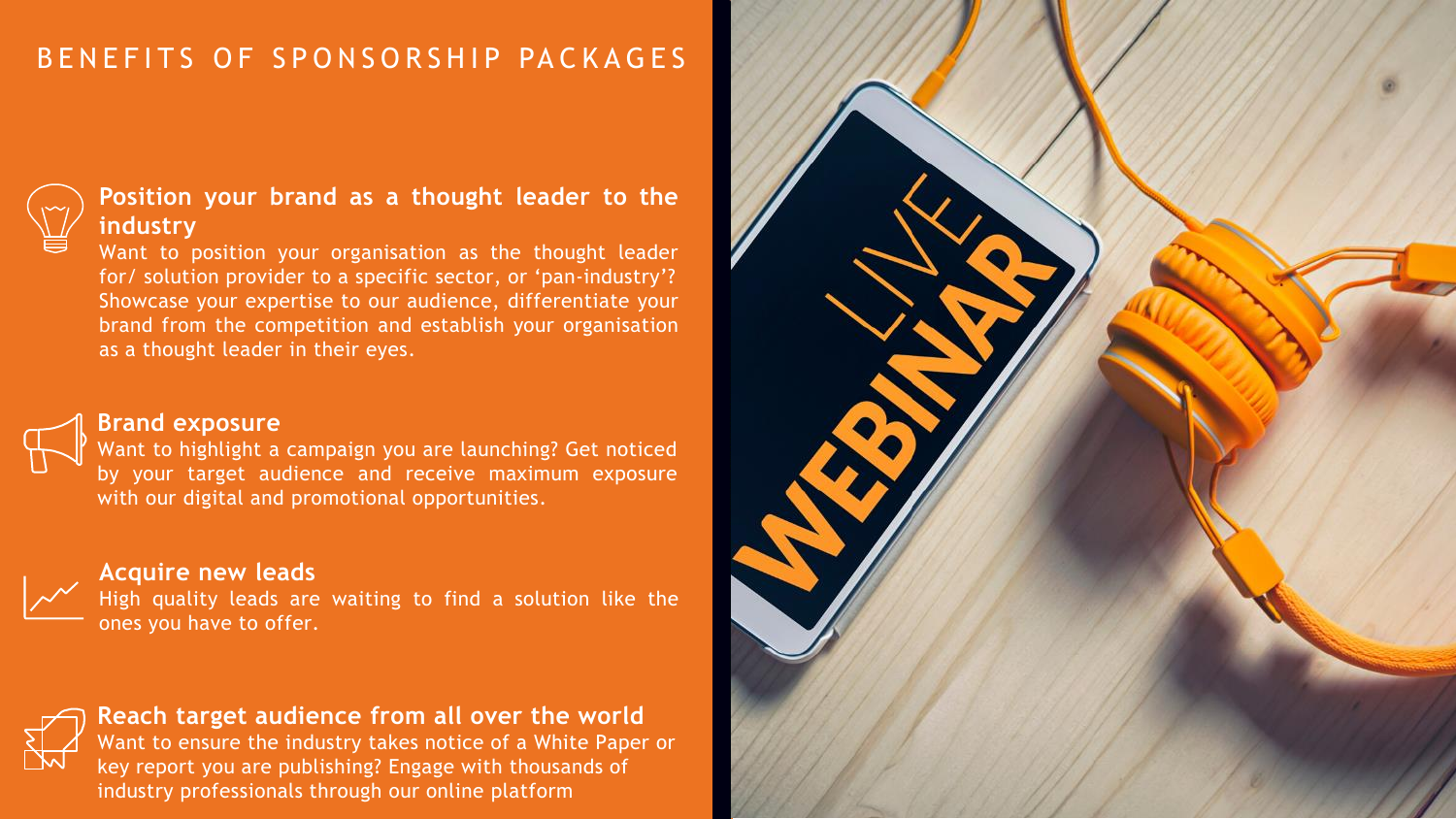## WEBINAR FORMAT, SESSIONS AND DATES

- $\checkmark$  Up to 90-minute sessions held with up to six panellists including the Chair
- $\checkmark$  Held either purely as panel discussion with the Chair or as brief panel presentations (maximum of 8 minutes) and then panel discussion with 15-20 minutes Q&A session
- ✓ All the webinars held so far can be viewed on-demand at **[forum.all-energy.co.uk](https://forum.all-energy.co.uk/category/webinars/)**
- $\checkmark$  We market our webinars to our 17,000+ community and 18,000+ social media followers. Our audience expects to learn from the biggest names in the industry, and we deliver. Our speaker line up has included Nicola Sturgeon MSP, First Minister of Scotland, Paul Wheelhouse MSP, The Scottish Government's Minister for Energy, Connectivity and the Islands, Keith Anderson, CEO, ScottishPower, Julia The Baroness Brown of Cambridge, DBE FREng FRS, Chris Stark CEO of the Committee on Climate Change and many others from organisations such as The Scottish Government; Natural Power; SP Energy Networks; Local Energy Scotland; Siemens Energy, and Shepherd and Wedderburn LLP.

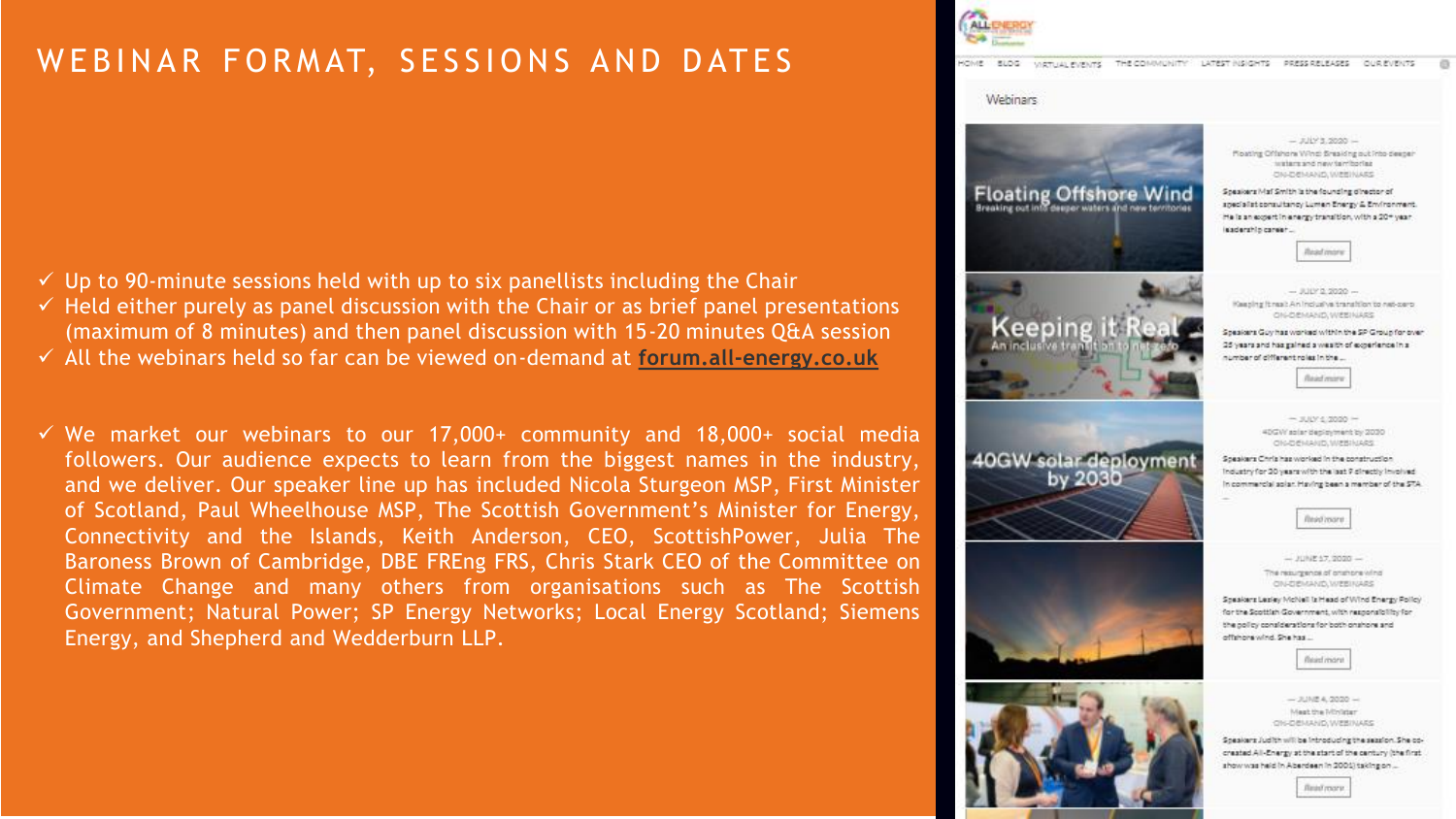# *Lead Generation Package Highlights*

 $\mathbb{R}$   $\mathbb{R}$ 



#### **WHAT'S INCLUDED?**

- ✓ **1 speaker or chair in the session**
- ✓ **Leads**
- ✓ **Branding and marketing**
	- $\checkmark$  Logo in webinar preview image and a holding slide before the live session begins
	- $\checkmark$  Sponsor mention verbally during the live session and in webinar description
	- $\checkmark$  Logo in slide deck
	- $\checkmark$  Sponsor logo and mention during promotional campaign (emails, social media, PR, show website and the forum page)
	- ✓ **Additional leads: £50 per lead** (bought in increments of 10)

|                         | <b>Basic</b><br>£3,750 | Silver<br>£4,500 | Gold<br>£6,000 |
|-------------------------|------------------------|------------------|----------------|
| Leads                   | 75 Leads               | 100 Leads        | 150 Leads      |
| Speaker in a<br>session | ✓                      | ✓                | ✓              |
| Branding &<br>Marketing | ✓                      | ✓                | ✓              |

### **WHAT WILL YOU ACHIEVE?**

- ✓ **Collect pre-qualified suitable leads for your business**
- ✓ **Reach your target audience** by speaking to renewable and low carbon energy professionals
- ✓ **Raise awareness of your brand before and during webinars** - be seen by thousands of industry professionals
- ✓ **Reach a targeted audience** who will visit the content hub page before and after attending the live webinar. All our webinars are available ondemand.

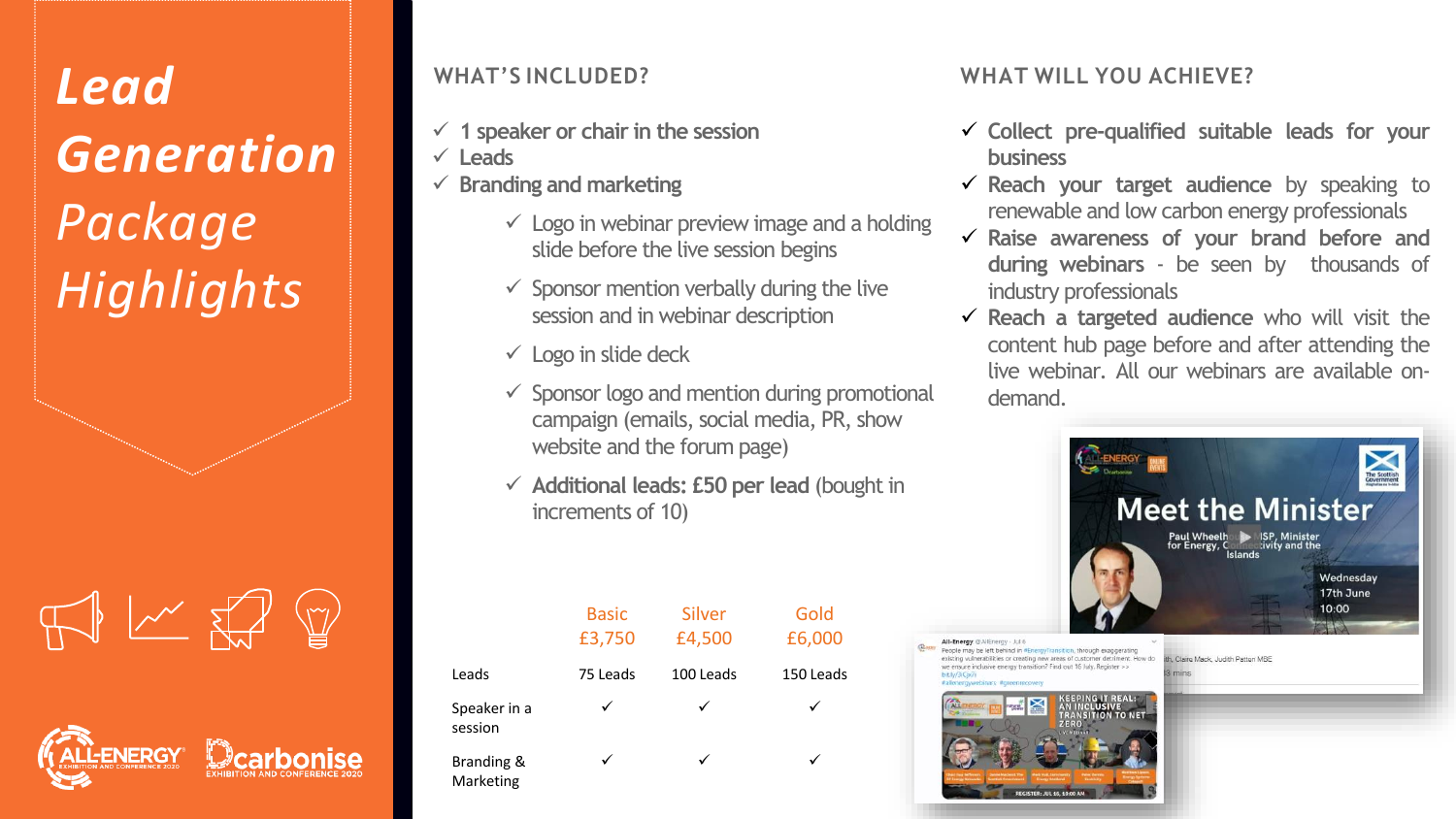# *Thought Leadership Package Highlights*

 $\mathbb{R}$  X1

#### **WHAT'S INCLUDED?**

- ✓ **1 speaker or chair in the session**
- ✓ **Influence on the topic & speakers**
- ✓ **Branding and marketing**
	- $\checkmark$  Logo in webinar preview image and a holding slide before the live session begins
	- $\checkmark$  Sponsor mentioned verbally during the live session and in webinar description
	- $\checkmark$  Sponsor logo and mention during promotional campaign (emails, social media, PR, show website and the forum page)

ALLENERGY Dearbonise

Keeping it real: An inclusive transition to net zero

Guy Jefferson, Jamie Macleod, Mark Hull, Zarina Ahmad, Peter Dennis, Matthew Lipson

#### **WHAT WILL YOU ACHIEVE?**

- ✓ Secure your standing as a **thought leader** in a relevant industry sector and **boost your brand reputation** as expert in your field.
- ✓ **Raise awareness of your brand before and during webinars** – be seen as a thought leader by speaking to the renewable and low carbon energy community
- ✓ Reach viewers interested in a **particular sector** such as Offshore Wind, Hydrogen, Energy storage or Community Energy
- ✓ **Reach a targeted audience** who will visit the content hub page before and after attending the live webinar. All our webinars are available ondemand



Engineering solutions such as renewable energy technologies, battery solutions and digitisation often take centre stage in discussions around 'how we tackle climate change' or ensure a green recovery from COVID-19 as STEM, more so than STEAM (A: arts and creative talents) subjects, have been pushed to the fore as a means of preparing the future workforce

But what will all of this mean for consumers and their communities, particularly those described as living in vulnerable circumstances, as we plan our road to recovery from the impacts of a global pandemic and look toward a net-zero future? What softer-skills, local advice and knowledge, and large-scale engagement are required to ensure that, genuinely, no one will be left behind and that individuals and their communities - who often hold the local answers to local problems - can play an active role in tackling climate change whilst maximising benefits and cost-efficiencies from SMART innovation in an informed and locally sensitive way.

**Price: £3,000** 6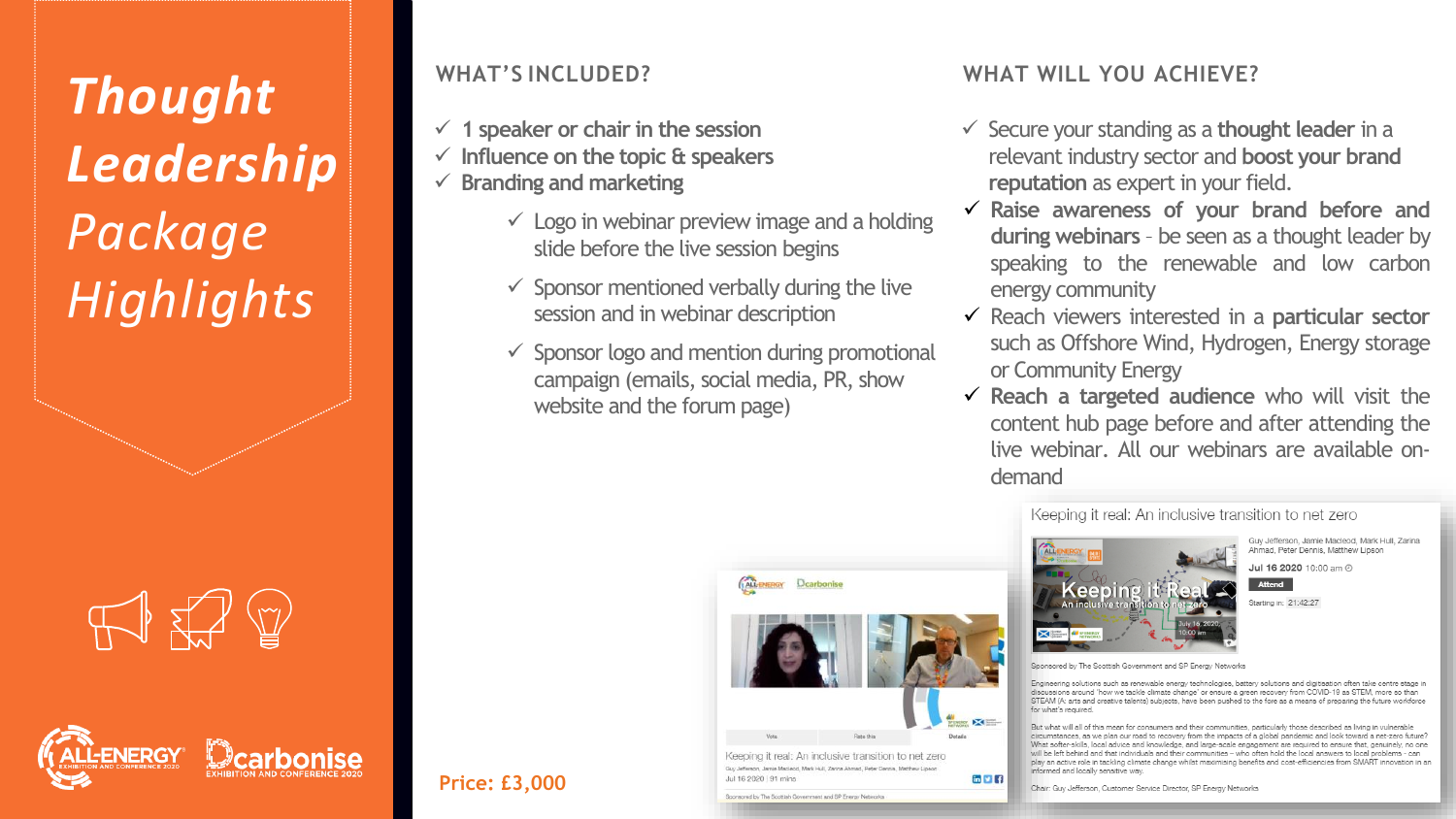*Company Headline Day Package Highlights*

 $\Box$ 

#### **WHAT'S INCLUDED?**

- ✓ **A day dedicated to your company and chosen topics**
- ✓ **2 sessions with 1 speaker in each session**
- ✓ **Influence on the date, topic & speakers**
- ✓ **250 Leads**
- ✓ **Guest blog on Forum Page**
- **Branding and marketing** 
	- $\checkmark$  Logo in webinar preview image and a holding slide before the live session begins
	- $\checkmark$  Sponsor mention verbally during the live session and in webinar description
	- $\checkmark$  Sponsor logo and mention during promotional campaign (emails, social media, PR, show website and the forum page)

ALLENERGY Dcarbonise

 $\bullet$  Q.

**CARES** support for local energ

Community and Local Energy: A beacon for 2030

Jenemy Sainsbury ORE FRICS, Jodie Gles, Dr Afsbeen Restrict MRE, Scott Mathieson, Andy Yull, Laura Cempbel



- ✓ **Collect pre-qualified suitable leads for your business**
- ✓ **Boost your brand reputation** as **thought leader** and expert in your field
- ✓ **Raise awareness of your brand** to a targeted audience of potential buyers before, during and after the live event
- ✓ **Reach a targeted audience** who will visit the content hub page before and after attending the live webinar. All our webinars are available

on-demand.



Join or as the day judge feet 'Call for Direct Fort Engineery, Hangy and Patr Vitals

during the spendenthese would post city was provided by Ambitions citiz-subsections and Cov TRIN After ad-Unified, his results generated by The Rookert Biometerial ad any sat game of organic Autum justice, the southern with a personal work bend restructed back at tendance of terms (GIG) wide and Olivegrade Govern Gong Project in preferate ( and air cost

#### **Financia** Index

 $\ln 24$ 

Mind will put from?

- in . Since receives have a post attract Mouth resoluti to stations
- v . Mendeling a marketastic convergand 220/85/30 is good, industry resided new the making it between?

7

- a Tombat Decreased policy antidiate and said also
- a: Alexand bengalemen, high nations pec of beyonds rand appear bandit n The businessingless and associates in causals and com-
- to artical advant inquiring naturalization was instead in three flat group

**Price: £15,000**